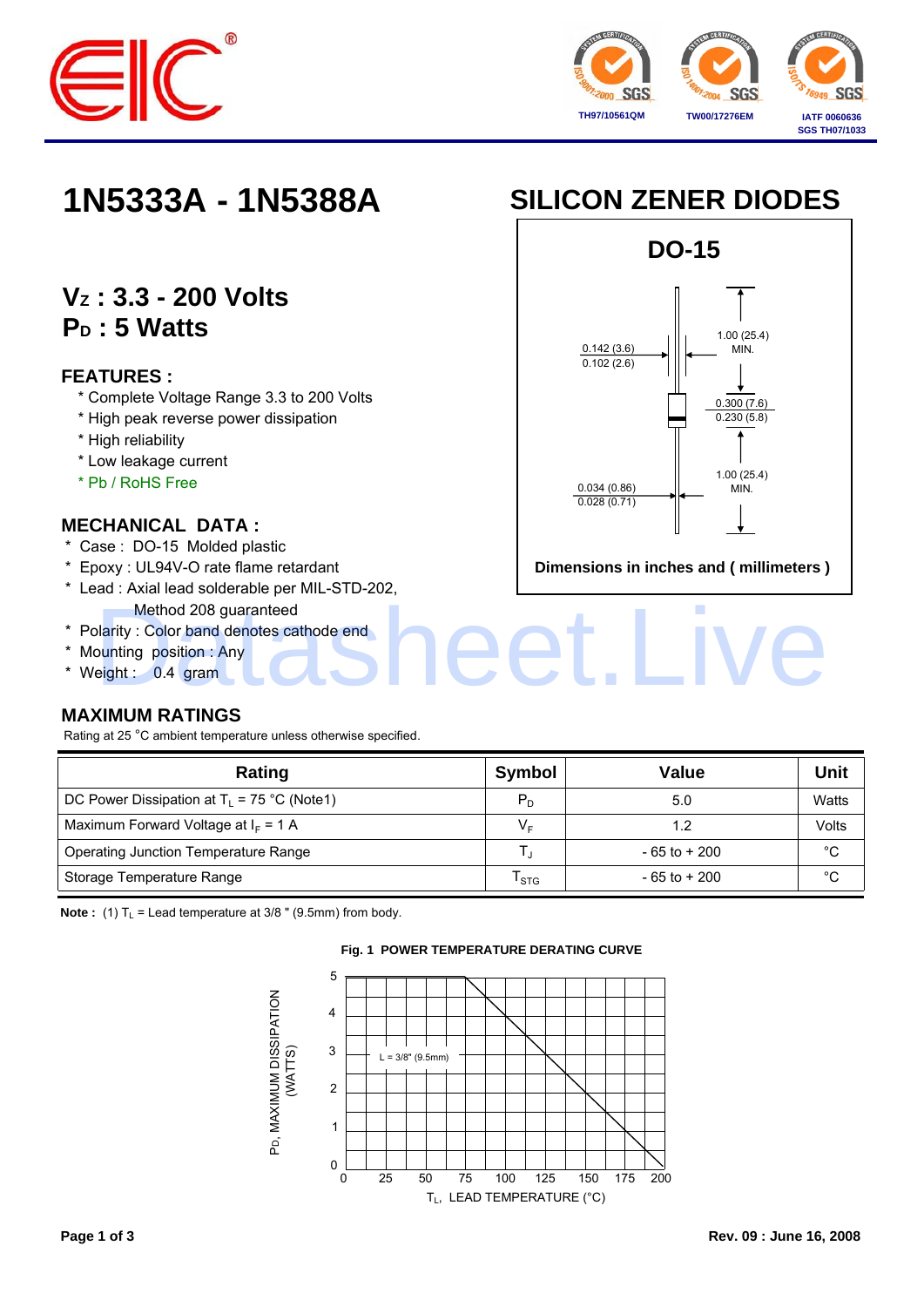



### **ELECTRICAL CHARACTERISTICS** (Rating at 25 °C ambient temperature unless otherwise specified)

|                                     |                 | Nominal Zener |            | Maximum Zener         |            |                            | Maximum Reverse | Maximum DC        |
|-------------------------------------|-----------------|---------------|------------|-----------------------|------------|----------------------------|-----------------|-------------------|
| <b>TYPE</b><br>Voltage<br>Impedance |                 |               |            | Zener Current         |            |                            |                 |                   |
|                                     | Vz@lzT          | <b>IzT</b>    | ZzT @ IzT  | Zzk@lzk               | <b>Izk</b> | Leakage Current<br>IR @ VR |                 | <b>IzM</b>        |
|                                     | (V)             | (mA)          | $(\Omega)$ | $(\Omega)$            | (mA)       | $(\mu A)$                  | (V)             | (mA)              |
|                                     | 3.3             | 380           | 3.0        | 400                   |            | 300                        | 1.0             | 1440              |
| 1N5333A<br>1N5334A                  | 3.6             | 350           | 2.5        | 500                   | 1.0<br>1.0 | 150                        | 1.0             | 1320              |
| 1N5335A                             | 3.9             | 320           | 2.0        | 500                   | 1.0        | 50                         | 1.0             | 1220              |
| 1N5336A                             | 4.3             | 290           | 2.0        | 500                   | 1.0        | 10                         | 1.0             | 1100              |
| 1N5337A                             | 4.7             | 260           | 2.0        | 450                   | 1.0        | 5.0                        | 1.0             | 1010              |
| 1N5338A                             | 5.1             | 240           | 1.5        | 400                   | 1.0        | 1.0                        | 1.0             | 930               |
| 1N5339A                             | 5.6             | 220           | 1.0        | 400                   | 1.0        | 1.0                        | 2.0             | 856               |
| 1N5340A                             | 6.0             | 200           | 1.0        | 300                   | 1.0        | 1.0                        | 3.0             | 790               |
| 1N5341A                             | 6.2             | 200           | 1.0        | 200                   | 1.0        | 1.0                        | 3.0             | 765               |
| 1N5342A<br>1N5343A                  | 6.8<br>7.5      | 175<br>175    | 1.0<br>1.5 | 200<br>200            | 1.0<br>1.0 | 10<br>10                   | 4.9<br>5.4      | 700<br>630        |
| 1N5344A                             | 8.2             | 150           | 1.5        | 200                   | 1.0        | 10                         | 5.9             | 580               |
| 1N5345A                             | 8.7             | 150           | 2.0        | 200                   | 1.0        | 10                         | 6.25            | 545               |
| 1N5346A                             | 9.1             | 150           | 2.0        | 150                   | 1.0        | 7.5                        | 6.6             | 520               |
| 1N5347A                             | 10              | 125           | 2.0        | 125                   | 1.0        | 5.0                        | 7.2             | 475               |
| 1N5348A                             | 11              | 125           | 2.5        | 125                   | 1.0        | 5.0                        | 8.0             | 430               |
| 1N5349A                             | 12              | 100           | 2.5        | 125                   | 1.0        | 2.0                        | 8.6             | 395               |
| 1N5350A                             | 13              | 100           | 2.5        | 100                   | 1.0        | 1.0                        | 9.4             | 365               |
| 1N5351A                             | 14              | 100           | 2.5        | $\overline{75}$       | 1.0        | 1.0                        | 10.1            | 340               |
| 1N5352A                             | 15              | 75            | 2.5        | 75                    | 1.0        | 1.0                        | 10.8            | 315               |
| 1N5353A<br>1N5354A                  | 16<br>17        | 75<br>70      | 2.5<br>2.5 | 75<br>$\overline{75}$ | 1.0<br>1.0 | 1.0<br>0.5                 | 11.5<br>12.2    | 295<br>280        |
| 1N5355A                             | $\overline{18}$ | 65            | 2.5        | $\overline{75}$       | 1.0        | 0.5                        | 13.0            | 265               |
| 1N5356A                             | 19              | 65            | 3.0        | 75                    | 1.0        | 0.5                        | 13.7            | 250               |
| 1N5357A                             | 20              | 65            | 3.0        | 75                    | 1.0        | 0.5                        | 14.4            | 237               |
| 1N5358A                             | 22              | 50            | 3.5        | 75                    | 1.0        | 0.5                        | 15.8            | 216               |
| 1N5359A                             | 24              | 50            | 3.5        | 100                   | 1.0        | 0.5                        | 17.3            | 198               |
| 1N5360A                             | $\overline{25}$ | 50            | 4.0        | 110                   | 1.0        | 0.5                        | 18.0            | 190               |
| 1N5361A                             | 27              | 50            | $5.0$      | 120                   | 1.0        | 0.5                        | 19.4            | 176               |
| 1N5362A                             | 28              | 50            | 6.0        | 130                   | 1.0        | 0.5                        | 20.1            | 170               |
| 1N5363A<br>1N5364A                  | 30<br>33        | 40<br>40      | 8.0<br>10  | 140<br>150            | 1.0<br>1.0 | 0.5<br>0.5                 | 21.6<br>23.8    | 158<br>144        |
| 1N5365A                             | 36              | 30            | 11         | 160                   | 1.0        | 0.5                        | 25.9            | $\overline{132}$  |
| 1N5366A                             | 39              | 30            | 14         | 170                   | 1.0        | 0.5                        | 28.1            | 122               |
| 1N5367A                             | 43              | 30            | 20         | 190                   | 1.0        | 0.5                        | 31.0            | $\frac{110}{110}$ |
| 1N5368A                             | 47              | 25            | 25         | 210                   | 1.0        | 0.5                        | 33.8            | 100               |
| 1N5369A                             | 51              | 25            | 27         | 230                   | 1.0        | 0.5                        | 36.7            | 93.0              |
| 1N5370A                             | 56              | 20            | 35         | 280                   | 1.0        | 0.5                        | 40.3            | 86.0              |
| 1N5371A                             | 60              | 20            | 40         | 350                   | 1.0        | 0.5                        | 43.0            | 79.0              |
| 1N5372A                             | 62              | 20            | 42         | 400                   | 1.0        | 0.5                        | 44.6            | 76.0              |
| 1N5373A<br>1N5374A                  | 68<br>75        | 20<br>20      | 44<br>45   | 500<br>620            | 1.0<br>1.0 | 0.5<br>0.5                 | 49.0<br>54.0    | 70.0<br>63.0      |
| 1N5375A                             | 82              | 15            | 65         | 720                   | 1.0        | 0.5                        | 59.0            | 58.0              |
| 1N5376A                             | 87              | 15            | 75         | 760                   | 1.0        | 0.5                        | 63.0            | 54.5              |
| 1N5377A                             | 91              | 15            | 75         | 760                   | 1.0        | 0.5                        | 65.5            | 52.5              |
| 1N5378A                             | 100             | 12            | 90         | 800                   | 1.0        | 0.5                        | 72.0            | 47.5              |
| 1N5379A                             | 110             | 12            | 125        | 1000                  | 1.0        | 0.5                        | 79.2            | 43.0              |
| 1N5380A                             | 120             | 10            | 170        | 1150                  | 1.0        | 0.5                        | 86.4            | 39.5              |
| 1N5381A                             | 130             | 10            | 190        | 1250                  | 1.0        | 0.5                        | 93.2            | 36.6              |
| 1N5382A                             | 140             | 8.0           | 230        | 1500                  | 1.0        | 0.5                        | 101             | 34.0              |
| 1N5383A                             | 150<br>160      | 8.0<br>8.0    | 330<br>350 | 1500<br>1650          | 1.0        | 0.5<br>0.5                 | 108<br>115      | 31.6<br>29.4      |
| 1N5384A<br>1N5385A                  | 170             | 8.0           | 380        | 1750                  | 1.0<br>1.0 | 0.5                        | 122             | 28.0              |
| 1N5386A                             | 180             | 5.0           | 430        | 1750                  | 1.0        | 0.5                        | 130             | 26.4              |
| 1N5387A                             | 190             | 5.0           | 450        | 1850                  | 1.0        | 0.5                        | 137             | 25.0              |
| 1N5388A                             | 200             | 5.0           | 480        | 1850                  | 1.0        | 0.5                        | 144             | 23.6              |

**Note :** (1) Suffix " A " indicates  $\pm$  10% tolerance, suffix " B " indicates  $\pm$  5.0% tolerance.